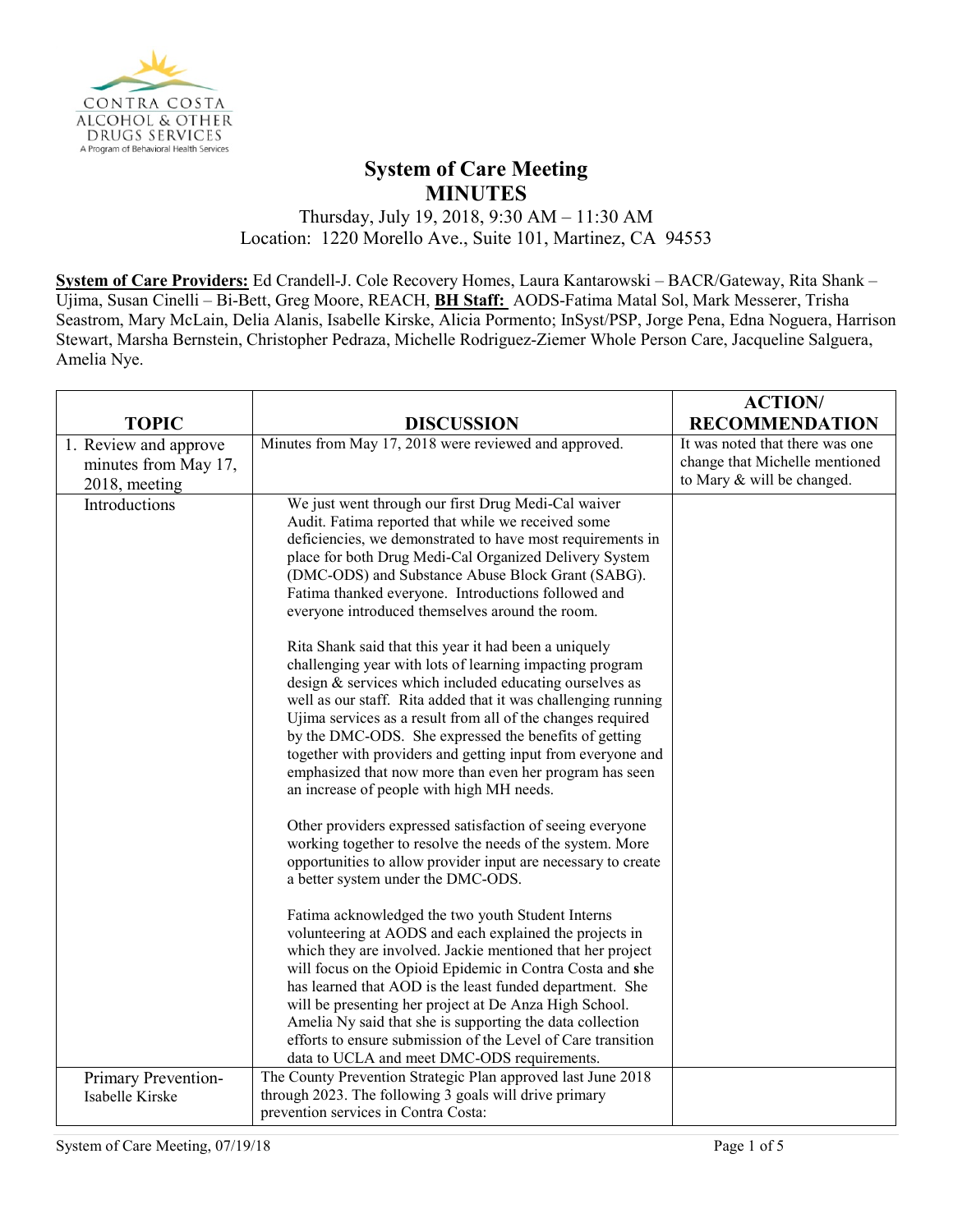|                                                   |                                                                                                                                                                                                                                | <b>ACTION/</b>                                                                                                                 |
|---------------------------------------------------|--------------------------------------------------------------------------------------------------------------------------------------------------------------------------------------------------------------------------------|--------------------------------------------------------------------------------------------------------------------------------|
| <b>TOPIC</b>                                      | <b>DISCUSSION</b>                                                                                                                                                                                                              | <b>RECOMMENDATION</b>                                                                                                          |
| Primary Prevention-<br>Contd.                     | Goal 1: Reduce underage drinking 5% by June 2023<br>$\bullet$<br>Goal 2: Decrease youth marijuana use 3% by June<br>$\bullet$<br>2023                                                                                          |                                                                                                                                |
|                                                   | Goal 3: Decrease youth prescription drug abuse and<br>misuse 1% by June 2023.<br>Isabelle referred to Prevention Work plans which should all be                                                                                | The first draft of Prevention                                                                                                  |
|                                                   | approved by the end of August. The Summer Institute has been<br>scheduled for August $27^{th} - 30^{th}$ . The first 3 days are dedicated                                                                                      | Work plans are due by July 28 <sup>th</sup><br>at 5pm.                                                                         |
|                                                   | for a Communities Mobilizing for Change on Alcohol (CMCA)<br>training which is an evidence based practice.<br>She thanked providers for their patience during the roll out of<br>the PPSDS system which is now up and running. | CPI (Community Prevention<br>Institute) Regional Training<br>August $7th$ in Napa County<br>focusing on Cultural<br>Competence |
| Women's Services-<br>Trisha Seastrom              | Trisha announced several trainings available to SUD staff and<br>partners.                                                                                                                                                     | July 27 <sup>th</sup> on Cultural<br>Competence $&$ we are having<br>our own: The Cultural Linguistic                          |
|                                                   | She shared a few highlights regarding residential services which<br>since March have been consistently full or with one or two                                                                                                 | Training on 8/14/18.                                                                                                           |
|                                                   | openings. She added that more women & children should be<br>coming into the programs. Trisha announced several upcoming                                                                                                        | SAMHWorks is. Meeting on<br>8/9/18 at 9:30am.                                                                                  |
|                                                   | meetings and thanked all the women's providers for great<br>attendance at the women's meetings. Glad that you allow your<br>teams & you attend these meetings. Finally, Trisha shared                                          | Women's System of Care<br>meeting is $9/5/18$ from 9-11<br>which will be held a week later                                     |
| <b>Whole Person Care:</b>                         | copies of the updated Women's Resource Directory.<br>Michelle shared handouts that highlighted her presentation                                                                                                                | than normal due to the EQRO.                                                                                                   |
| Rachael Birch-Program                             | pertaining Whole Person Care (WPC) which is statewide                                                                                                                                                                          |                                                                                                                                |
| Administrator                                     | initiative that is also a Medi-Cal waiver pilot project. In Contra<br>Costa the project was rebranded as "Community Connect" and                                                                                               |                                                                                                                                |
| Michelle Rodriguez-Ziemer<br>Program Director and | it seeks to connect patients, to be patient centered and prevent                                                                                                                                                               |                                                                                                                                |
| Brenda Reida, Supervisor                          | duplication of services. The pilot started in 2016 and is a 5-year                                                                                                                                                             |                                                                                                                                |
|                                                   | pilot which will end in 2020. There is speculation as to what                                                                                                                                                                  |                                                                                                                                |
|                                                   | would happen beyond the 5-year pilot period. The intent of<br>WPC is to focus on people who highly utilize health services.                                                                                                    |                                                                                                                                |
|                                                   | Through the new funding, WPC has hired approximately 150                                                                                                                                                                       |                                                                                                                                |
|                                                   | full-time clinical staff. In addition, WPC includes the                                                                                                                                                                        |                                                                                                                                |
|                                                   | Restoration center which is slated to open for late 2018/2019                                                                                                                                                                  |                                                                                                                                |
|                                                   | and it will be located in Martinez, walk-ins will not be allowed<br>but will serve clients from all regions of the county and will                                                                                             |                                                                                                                                |
|                                                   | have a capacity of 12 beds at this time with an ability to be                                                                                                                                                                  |                                                                                                                                |
|                                                   | expanded in the future.                                                                                                                                                                                                        |                                                                                                                                |
|                                                   | Michelle explained that some of the services they can provide                                                                                                                                                                  |                                                                                                                                |
|                                                   | include services for clients with legal, medical and housing<br>issues. In regards to Behavioral Health, they have been using the                                                                                              |                                                                                                                                |
|                                                   | Access line and educating consumers about how to access                                                                                                                                                                        |                                                                                                                                |
|                                                   | services through the access line. WPC is not a referral based                                                                                                                                                                  |                                                                                                                                |
|                                                   | program rather a data driven initiative. Services are provided<br>mainly through telephone, but some staff go out in the field                                                                                                 |                                                                                                                                |
|                                                   | when needed.                                                                                                                                                                                                                   |                                                                                                                                |
|                                                   | Discussion ensued about the way WPC is interfacing with AOD                                                                                                                                                                    |                                                                                                                                |
|                                                   | clients and programs. Rachael asked Fatima, how can                                                                                                                                                                            |                                                                                                                                |
|                                                   | Community Connect support AODS and she responded that by<br>ensuring that linkages do not occur when the client is about to                                                                                                    |                                                                                                                                |
|                                                   | be discharged but before, especially for housing – which is the<br>#1 issue of SUD clients. Housing after treatment.                                                                                                           |                                                                                                                                |
| <b>DMC</b>                                        | Fatima indicated that the Annual Report is a requirement from                                                                                                                                                                  | The requirement to submit an                                                                                                   |
| <b>SAPT Update-</b> Fatima<br>Matal Sol           | Administration for each agency. She asked whether providers<br>would support not submitting a report this year due to the<br>demands of the DMC-ODS Waiver.                                                                    | agency annual report for FY17-<br>18 will be waived for treatment<br>but prevention services still need                        |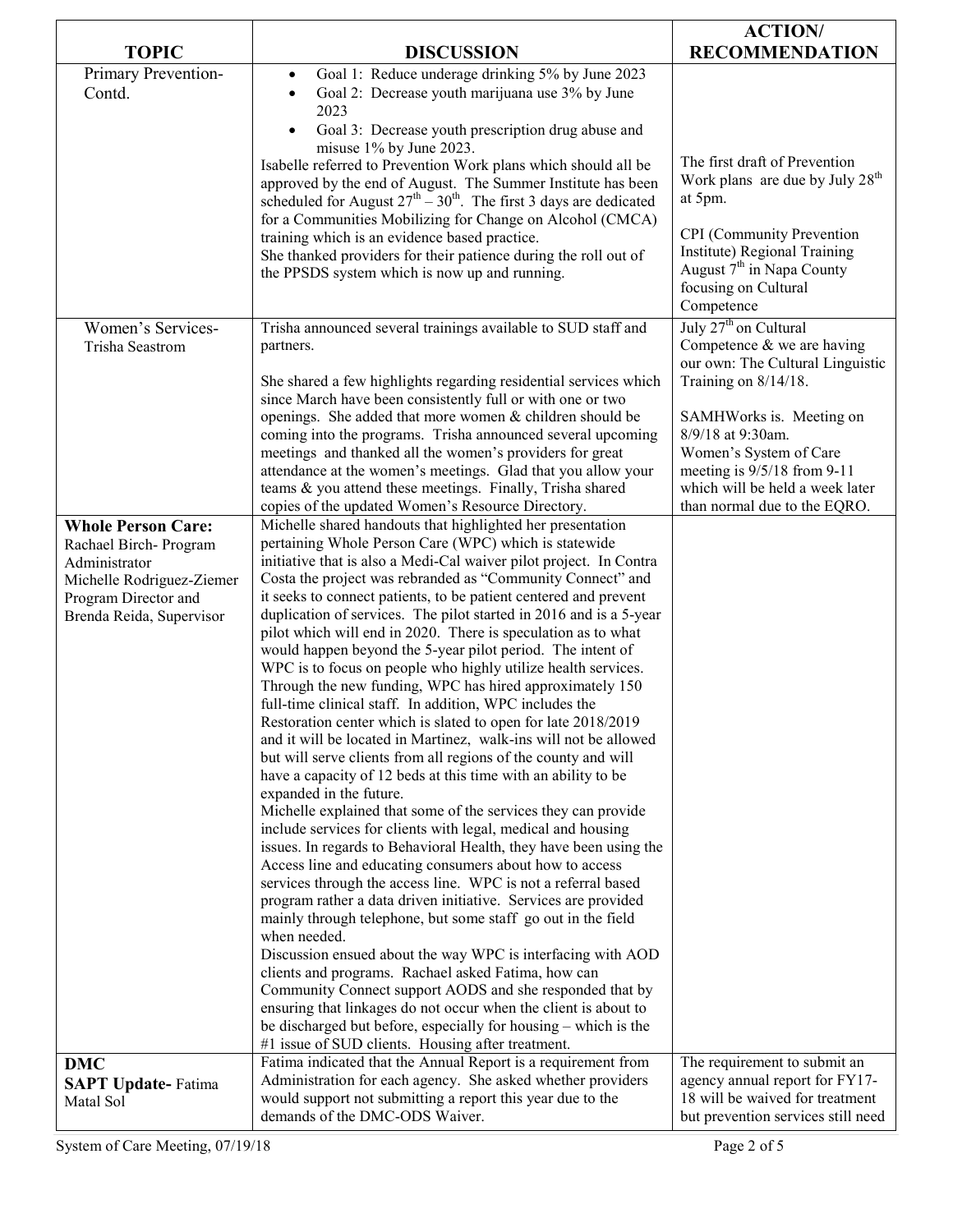|                                                                                 |                                                                                                                                                                                                                                                                                                                                                                                                                                                                                                                                                                                                                                                                                                                                                                                                                                                                                                                                                                                                                                                                                                                                                                                                                                                                                                                                                                                                                                                                                                                                                                                                                                                                                                                                          | <b>ACTION/</b>                                                                                                                                    |
|---------------------------------------------------------------------------------|------------------------------------------------------------------------------------------------------------------------------------------------------------------------------------------------------------------------------------------------------------------------------------------------------------------------------------------------------------------------------------------------------------------------------------------------------------------------------------------------------------------------------------------------------------------------------------------------------------------------------------------------------------------------------------------------------------------------------------------------------------------------------------------------------------------------------------------------------------------------------------------------------------------------------------------------------------------------------------------------------------------------------------------------------------------------------------------------------------------------------------------------------------------------------------------------------------------------------------------------------------------------------------------------------------------------------------------------------------------------------------------------------------------------------------------------------------------------------------------------------------------------------------------------------------------------------------------------------------------------------------------------------------------------------------------------------------------------------------------|---------------------------------------------------------------------------------------------------------------------------------------------------|
| <b>TOPIC</b>                                                                    | <b>DISCUSSION</b>                                                                                                                                                                                                                                                                                                                                                                                                                                                                                                                                                                                                                                                                                                                                                                                                                                                                                                                                                                                                                                                                                                                                                                                                                                                                                                                                                                                                                                                                                                                                                                                                                                                                                                                        | <b>RECOMMENDATION</b>                                                                                                                             |
| <b>DMC</b><br><b>SAPT Update- Contd.</b>                                        | Fatima and Chris provided an update on the significant<br>changes related to SAPT Block Grant funding resulting<br>from an Audit conducted by CMS to the State. Among<br>other things, the funding allocation structure and how the<br>County is reimbursed will also change. If the county<br>through county contracts fail to spend its allocation, then<br>county will lose the funding. It is critical that invoices be<br>submitted on time so that the county can in turn receive<br>reimbursement. Unlike past practices, there will no longer<br>be an opportunity to roll over the funds. Ultimately, if we<br>lose funds programs will be affected. There will be a<br>webinar for counties & county people on the $26th$ of this<br>month. Alicia Pormento added that the new methodology<br>requires a bottom line quarterly report for reimbursement.<br>This will be effective July 2019, July. Delayed payments<br>are between the State and County. Cash flow issue for the<br>county. Alicia stated that the State is hiring more auditors<br>because SAPT is a federal grant there are a lot of<br>regulations that apply and it is important that we comply.<br>Otherwise they will take the money back from us. Alicia<br>noted that there is an exception for rural counties, they will<br>not be affected by this change since they only get a small<br>allocation. Moreover, Alicia said that submission of<br>invoices will create an extended delay in block grant<br>payments to counties between fall 2018 and spring 2019.<br>Counties can expect to receive one more quarterly advance<br>payment covering July & September 2018. Due to the<br>timing of the federal fiscal year there will be anticipated | to submit a report.<br>Information will be shared<br>as soon as it is received.                                                                   |
| <b>Planned Practice</b><br>Guidelines (PPG) Fatima<br>Matal Sol                 | delays corresponding to the quarterly payment for October-<br>December 2018 which might not be distributed to counties<br>until late spring 2019 (April & May).<br>The Planned Practice Guidelines (PPG) are a requirement<br>of the terms of conditions of the waiver have been drafted<br>simply outlining a framework. The draft document exclude<br>what network providers agree the plan practices will be and<br>should include how as a system success in treatment is<br>defined. In addition to the regulations, the PPGs should<br>formulate the goals that as a system of care will be<br>addressed.                                                                                                                                                                                                                                                                                                                                                                                                                                                                                                                                                                                                                                                                                                                                                                                                                                                                                                                                                                                                                                                                                                                          | HomeBase will be assisting with<br>the facilitation of the meetings to<br>help us complete the PPGs and<br>everyone is invited to<br>participate. |
| Network Adequacy<br>Certification<br>Requirements (NACT)<br>Christopher Pedraza | We received our corrective plan action back from the state.<br>Chris thanked all providers for submitting all of the required<br>information. He added that with only a few things that need<br>to be corrected from AOD's end it will help tighten the<br>process for next year. Overall, the State accepted our<br>submission, Chris reminded everyone to ensure that staff<br>information is updated on ongoing basis as people are being<br>hired, they move sites or they are no longer working for a<br>particular agency. The same list, will also be utilized for<br>Share Care.                                                                                                                                                                                                                                                                                                                                                                                                                                                                                                                                                                                                                                                                                                                                                                                                                                                                                                                                                                                                                                                                                                                                                 | When someone is no longer with<br>one of your agencies, notify<br>AODS and we will remove<br>them.                                                |
| <b>Quality Management</b><br>Mark Messerer                                      | Last month we had our annual DHCS Audit. This year,<br>along with SAPT we had the DMC-ODS Waiver so there<br>were actually two reviews. We got dinged quite heavily but<br>they are minor things, together they were 24 deficiencies<br>but we already started to rectify some of the issues. Most<br>deficiencies were around policy development, either the<br>policy was incomplete or the policy was not signed. We<br>submitted half a dozen policies. The following items also                                                                                                                                                                                                                                                                                                                                                                                                                                                                                                                                                                                                                                                                                                                                                                                                                                                                                                                                                                                                                                                                                                                                                                                                                                                     |                                                                                                                                                   |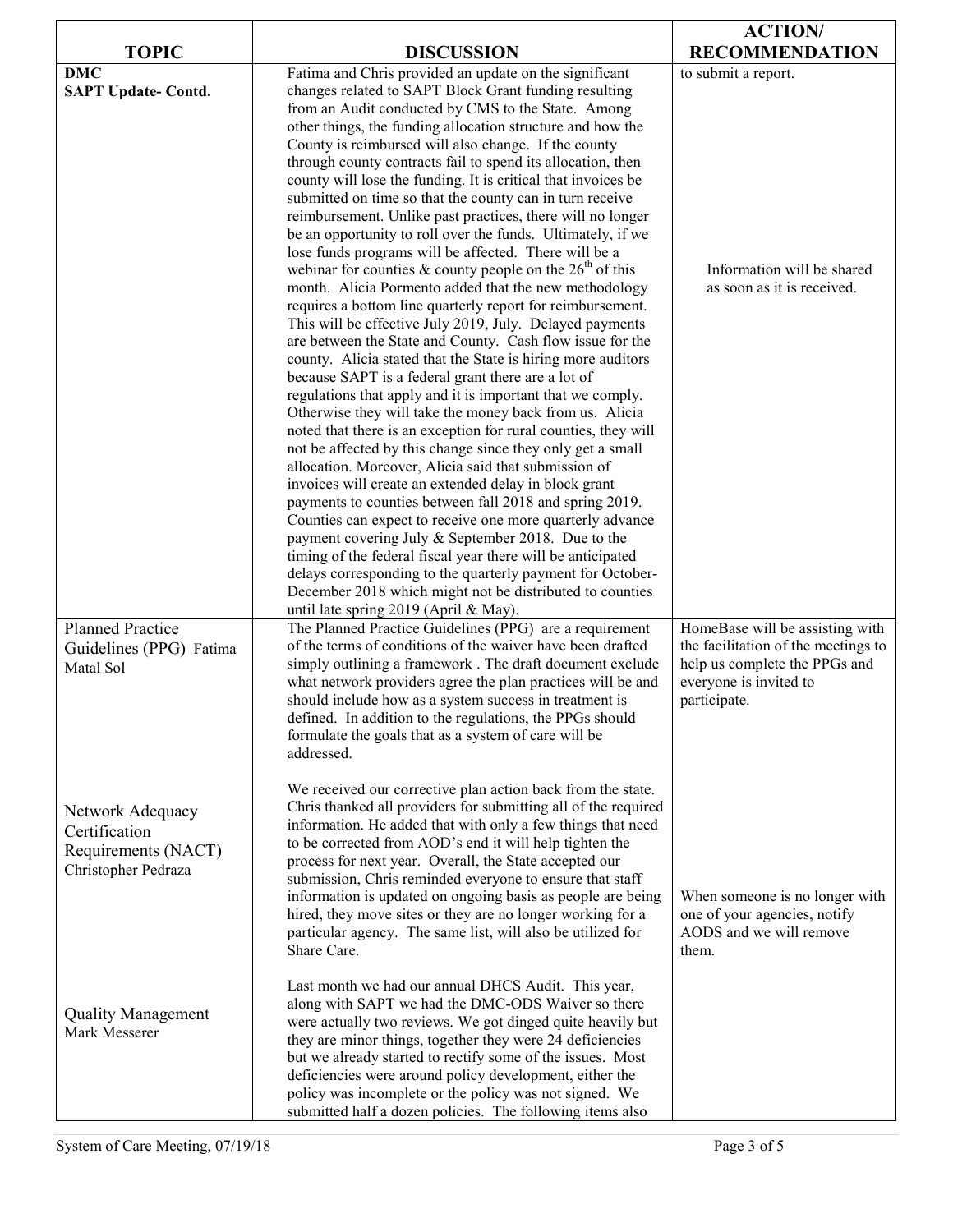| <b>TOPIC</b>                  | <b>DISCUSSION</b>                                                                                                                                                                                                                                                                                                                                                                                                                                                                                                                                                                        | <b>ACTION/</b><br><b>RECOMMENDATION</b> |
|-------------------------------|------------------------------------------------------------------------------------------------------------------------------------------------------------------------------------------------------------------------------------------------------------------------------------------------------------------------------------------------------------------------------------------------------------------------------------------------------------------------------------------------------------------------------------------------------------------------------------------|-----------------------------------------|
| Quality Management-<br>Contd. | contributed to the deficiencies: DATAR, thank you all of<br>the providers for working with us, to Marsha & Jorge as<br>they had to clean up the DATAR. The State had issued<br>several new numbers for single facilities. Kuddos to the<br>providers that entered information into the DATAR system<br>but the system does not know that the information entered is<br>going into the wrong number. It has all been cleaned and<br>the report went from a 13 page to a 1 page. The DHCS<br>auditors were fairly excited and appreciative about the work<br>we are doing in Contra Costa. |                                         |
|                               | Information Notice 035 is related to the ASAM level of<br>care. In essence, it requires counties to upload data into a<br>spreadsheet created by UCLA which includes how clients<br>were screened and assessed and placed into the right level<br>of care. In order to accomplish a timely submission a few<br>items will be asked from all of you. We also realized that<br>there is information required from the Methadone/Bupe<br>Programs which means that they will be required to do<br>ASAMs as well. Everyone else does it in the system, so<br>they do as well.                |                                         |
|                               | Two policies were revised resulting from the workgroup in<br>which all the programs participated. First the Authorization<br>Timeliness policy in addition to the template for the power<br>point documentation training which will be distributed<br>among providers. Insofar, it is not clear of who will be<br>involved in the implementation of this training. No training<br>will be presented until information is shared with providers.<br>The second policy pertains the NOA's and Grievance<br>procedures, they are both still awaiting approval.                              |                                         |
|                               |                                                                                                                                                                                                                                                                                                                                                                                                                                                                                                                                                                                          |                                         |
|                               |                                                                                                                                                                                                                                                                                                                                                                                                                                                                                                                                                                                          |                                         |
|                               |                                                                                                                                                                                                                                                                                                                                                                                                                                                                                                                                                                                          |                                         |